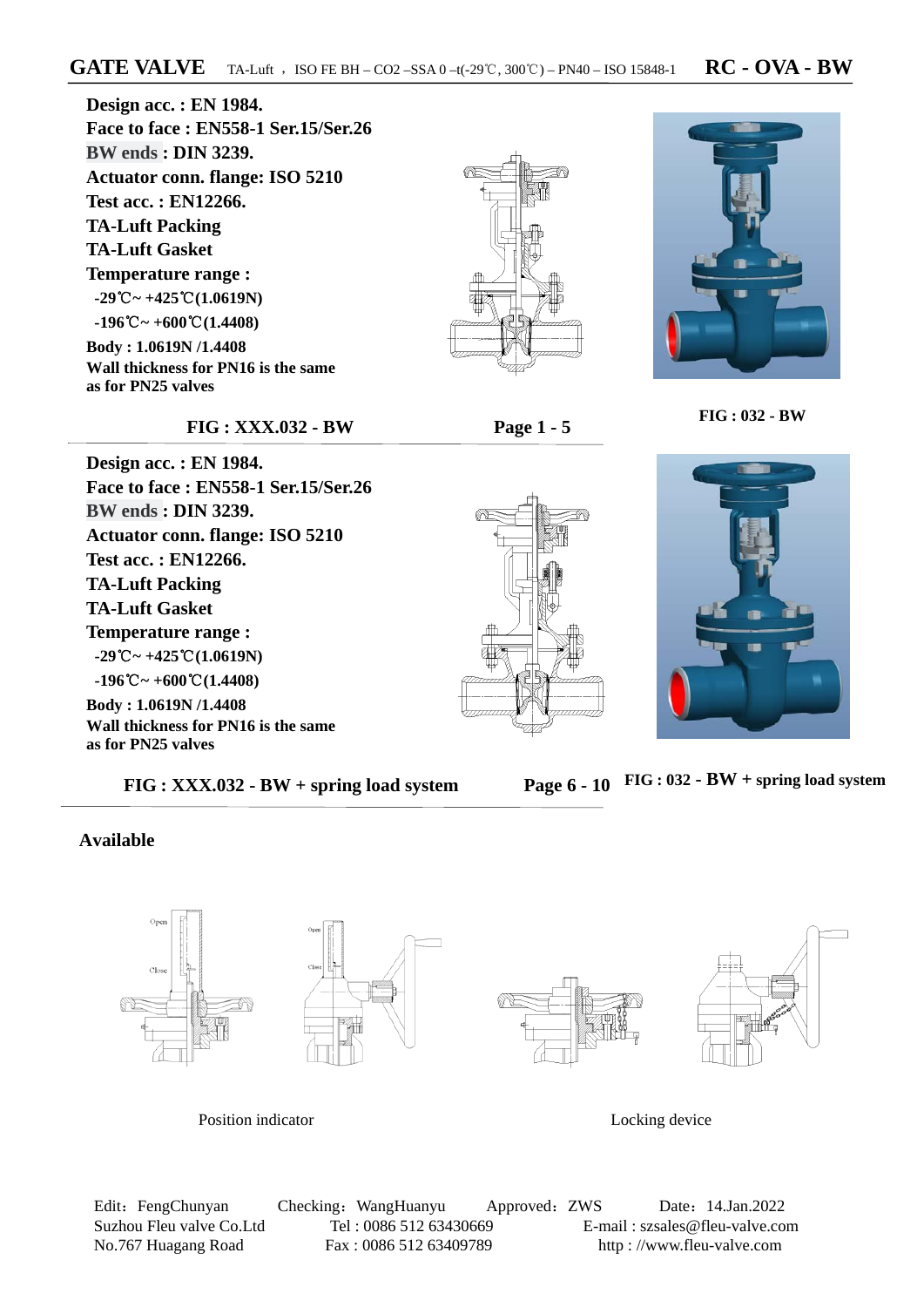#### GATE VALVE TA-Luft, ISO FE BH – CO2 – SSA 0 –t(-29°C, 300°C) – PN40 – ISO 15848-1 RC -OVA 032 - BW

 $13$ 17  $\overline{19}$  $\overline{\mathbf{8}}$ 15  $\overline{1}$ 5  $\overline{6}$  $10$  $\sqrt{4}$  $\overline{3}$  $\overline{2}$ 

| FIG.       | <b>Pressure</b> | <b>Material</b> | Range      |
|------------|-----------------|-----------------|------------|
| 133.032-BW | <b>PN16</b>     | 1.0619N         | DN50-DN125 |
| 134.032-BW | <b>PN25</b>     | 1.0619N         | DN50-DN125 |
| 153.032-BW | <b>PN16</b>     | 1.4408          | DN50-DN125 |
| 154.032-BW | <b>PN25</b>     | 1.4408          | DN50-DN125 |

**Design acc. : EN 1984. Face to face : EN558-1 Ser.15 BW ends : DIN 3239. Actuator conn. flange: ISO 5210 Test acc. : EN12266. TA-Luft Packing TA-Luft Gasket Temperature range :**   $-29^{\circ}\text{C} \sim +425^{\circ}\text{C} (1.0619\text{N})$  **-196 ~ +** ℃ **600 (** ℃ **1.4408)** 

### Material list

| NO.                     | Part         |                                  | <b>Material</b>                   |  |  |
|-------------------------|--------------|----------------------------------|-----------------------------------|--|--|
|                         |              | FIG. 153.032 - BW / 154.032 - BW | FIG. 133.032 - BW /134.032 - BW   |  |  |
| $\mathbf{1}$            | Body         | $1.4408 / 1.4408 + STL (>DN100)$ | 1.0619N+13Cr                      |  |  |
| $\overline{2}$          | Wedge        | 1.4408                           | $1.0619N+13Cr/1.4006(\leq DN100)$ |  |  |
| 3                       | Stem         | 1.4401                           | 1.4021                            |  |  |
| $\overline{\mathbf{4}}$ | Body seal    | TA-Luft Gasket                   | TA-Luft Gasket                    |  |  |
| 5                       | <b>Bolts</b> | $A4-70$                          | 1.7225(GC)                        |  |  |
| 6                       | Nut          | A4-70                            | 1.1181(YK)                        |  |  |
| 7                       | Bonnet       | 1.4408                           | 1.0619N                           |  |  |
| 8                       | Packing      | TA-Luft Packing                  | TA-Luft Packing                   |  |  |
| 10                      | Fork bolt    | $A4-70$                          | 1.7225(GC)                        |  |  |
| 13                      | Gland flange | 1.4408                           | 1.0619N                           |  |  |
| 15                      | Stem nut     | 0.7040                           | 0.7040                            |  |  |
| 17                      | Handwheel    | 0.7040                           | 0.7040                            |  |  |
| 19                      | ISO-Flange   | 1.4401                           | C22.8                             |  |  |

dlmax  $\vartheta$ d3 침  $30^\circ$ 

 $25^\circ$ 

## Dimension list

| <b>PN</b> | DN  | L   | D <sub>1</sub> | d1max | d2  | d <sub>3</sub> | d4  | H   | W   | Stem              | Torque<br>(N.m) | Number<br>of turn | Hub | WT.<br>(KG) | <b>FTF</b> |
|-----------|-----|-----|----------------|-------|-----|----------------|-----|-----|-----|-------------------|-----------------|-------------------|-----|-------------|------------|
|           | 65  | 270 | 122            | 83    | 78  | 70             | 65  | 425 | 250 | $Tr24 \times 5LH$ | 40              | 17                | 85  | 32.9        |            |
| 16        | 80  | 280 | 138            | 96    | 91  | 82             | 80  | 420 | 250 | $Tr24 \times 5LH$ | 45              | 19                | 95  | 34.3        |            |
|           | 100 | 300 | 158            | 121   | 116 | 106            | 100 | 480 | 250 | $Tr26 \times 5LH$ | 50              | 23                | 115 | 49.9        |            |
|           | 125 | 325 | 188            | 147   | 142 | 131            | 125 | 590 | 350 | $Tr26 \times 5LH$ | 80              | 29                | 145 | 69.9        |            |
|           | 65  | 270 | 122            | 83    | 78  | 70             | 65  | 425 | 250 | $Tr24 \times 5LH$ | 40              | 17                | 85  | 32.9        | Ser.15     |
| 25        | 80  | 280 | 138            | 96    | 91  | 82             | 80  | 420 | 250 | $Tr24 \times 5LH$ | 45              | 19                | 95  | 34.8        |            |
|           | 100 | 300 | 162            | 121   | 116 | 106            | 100 | 500 | 250 | $Tr26 \times 5LH$ | 50              | 23                | 115 | 50          |            |
|           | 125 | 325 | 188            | 147   | 142 | 131            | 125 | 590 | 350 | $Tr26 \times 5LH$ | 80              | 29                | 145 | 69.9        |            |
| 16/25     | 50  | 250 | 102            | 67    | 62  | 54             | 50  | 340 | 200 | $Tr20 \times 4LH$ | 35              | 15                | 60  | 23.1        |            |

Note: The torque in the table does not contain safety factor.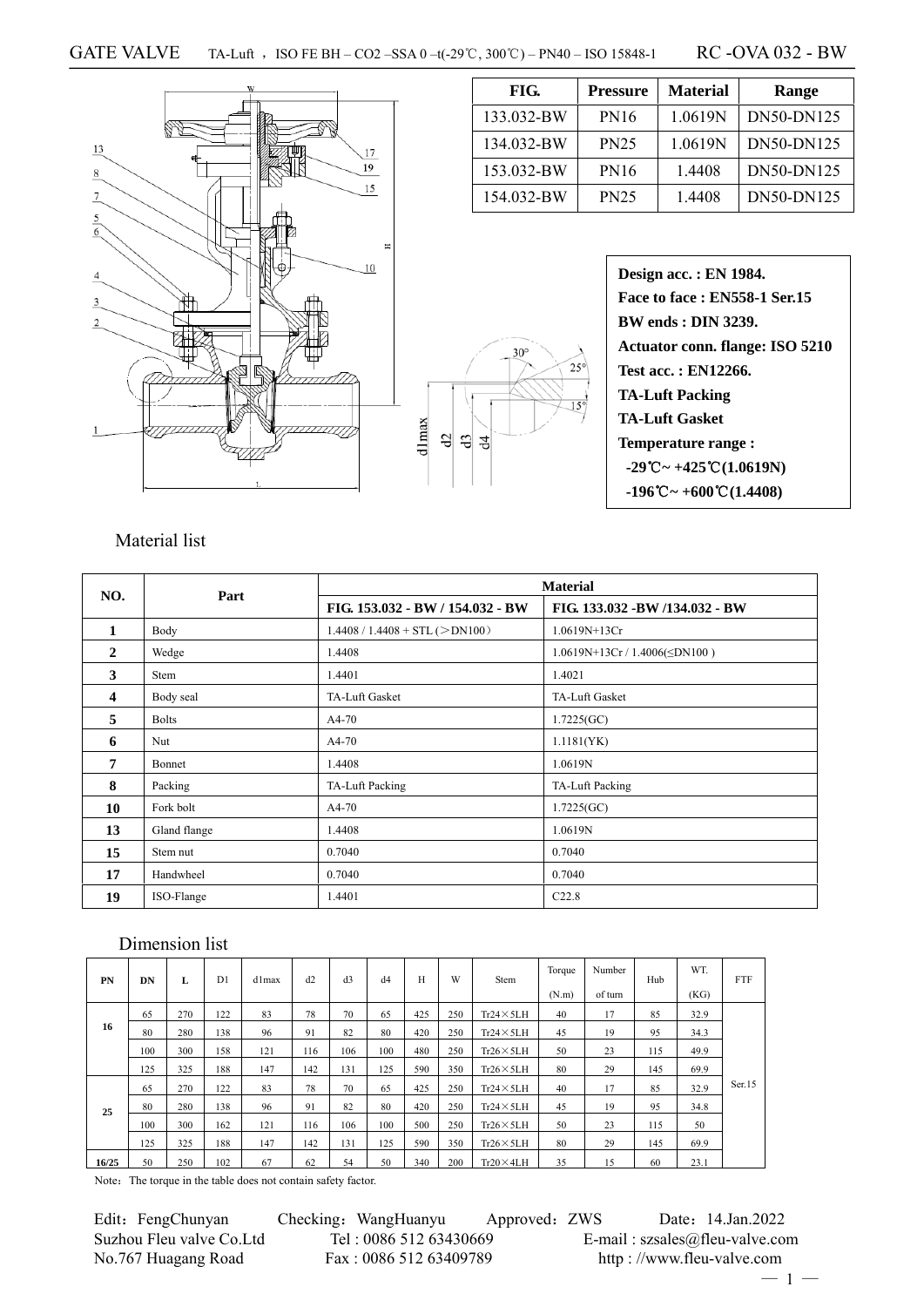dlmax

 $\frac{d}{d}$ 

 $\overline{d}$ 



| FIG.       | Pressure    | <b>Material</b> | Range       |
|------------|-------------|-----------------|-------------|
| 133.032-BW | <b>PN16</b> | 1 0619N         | DN150-DN500 |
| 153.032-BW | <b>PN16</b> | 1.4408          | DN150-DN500 |

| Design acc.: EN 1984.                                             |
|-------------------------------------------------------------------|
| Face to face: EN558-1 Ser.15                                      |
| <b>BW</b> ends : <b>DIN</b> 3239.                                 |
| Actuator conn. flange: ISO 5210                                   |
| Test acc.: EN12266.                                               |
| <b>TA-Luft Packing</b>                                            |
| <b>TA-Luft Gasket</b>                                             |
| <b>Temperature range:</b>                                         |
| $-29^{\circ}\text{C} \sim +425^{\circ}\text{C} (1.0619 \text{N})$ |
| $-196^{\circ}\text{C} \sim +600^{\circ}\text{C} (1.4408)$         |

### Material list

| NO.            | Part         |                       | <b>Material</b>                     |
|----------------|--------------|-----------------------|-------------------------------------|
|                |              | FIG. 153.032 - BW     | FIG. 133.032 - BW                   |
| 1              | Body         | $1.4408 + STL$        | $1.0619N+13Cr$                      |
| $\mathbf{2}$   | Wedge        | 1.4408                | $1.0619N+13Cr / 1.4006(\leq DN100)$ |
| 3              | Stem         | 1.4401                | 1.4021                              |
| 4              | Body seal    | <b>TA-Luft Gasket</b> | TA-Luft Gasket                      |
| 5              | <b>Bolts</b> | $A4-70$               | 1.7225(GC)                          |
| 6              | Nut          | $A4-70$               | 1.1181(YK)                          |
| $\overline{7}$ | Bonnet       | 1.4408                | 1.0619N                             |
| 8              | Packing      | TA-Luft Packing       | TA-Luft Packing                     |
| 10             | Bolt         | $A4-70$               | 1.7225(GC)                          |
| 13             | Gland flange | 1.4408                | 1.0619N                             |
| 14             | Yoke         | 1.4408                | 1.0619N                             |
| 15             | Stem nut     | 0.7040                | 0.7040                              |
| 17             | Handwheel    | 0.7040                | 0.7040                              |
| 18             | Lock nut     | 1.4021                | 1.1181                              |
| 21             | ISO-Flange   | 1.4401                | C22.8                               |

 $30^\circ$ 

 $25$ 

#### Dimension list

| PN | DN         |     | d1max | d2  | d <sub>3</sub> | d4  | H   | W   | Stem              | ISO-            | Torque | Number  | Hub | WT.   |
|----|------------|-----|-------|-----|----------------|-----|-----|-----|-------------------|-----------------|--------|---------|-----|-------|
|    | L.         |     |       |     |                |     |     |     |                   | flange          | (N.m)  | of turn |     | (KG)  |
|    | <b>150</b> | 350 | 176   | 171 | 159            | 150 | 670 | 400 | $Tr28 \times 5LH$ | F10             | 90     | 34      | 170 | 97.5  |
|    | 200        | 400 | 228   | 222 | 207            | 200 | 830 | 400 | $Tr32\times 6LH$  | F14             | 150    | 36      | 216 | 138.6 |
|    | 250        | 450 | 282   | 276 | 260            | 250 | 955 | 450 | $Tr36\times 6LH$  | F14             | 200    | 46      | 276 | 242   |
| 16 | 300        | 500 | 331   | 325 | 309            | 300 | 114 | 500 | $Tr40 \times 7LH$ | F14             | 310    | 46      | 322 | 381.2 |
|    | 350        | 550 | 365   | 359 | 341            | 350 | 21  | 500 | $Tr40 \times 7LH$ | F <sub>16</sub> | 400    | 53      | 371 | 396.8 |
|    | 400        | 600 | 417   | 411 | 387            | 400 | 139 | 600 | $Tr44 \times 8LH$ | F <sub>16</sub> | 450    | 53      | 424 | 592   |
|    | 500        | 700 | 518   | 512 | 482            | 500 | 73  | 700 | $Tr50 \times 8LH$ | F25             | 700    | 67      | 536 | 939   |

Note: The torque in the table does not contain safety factor.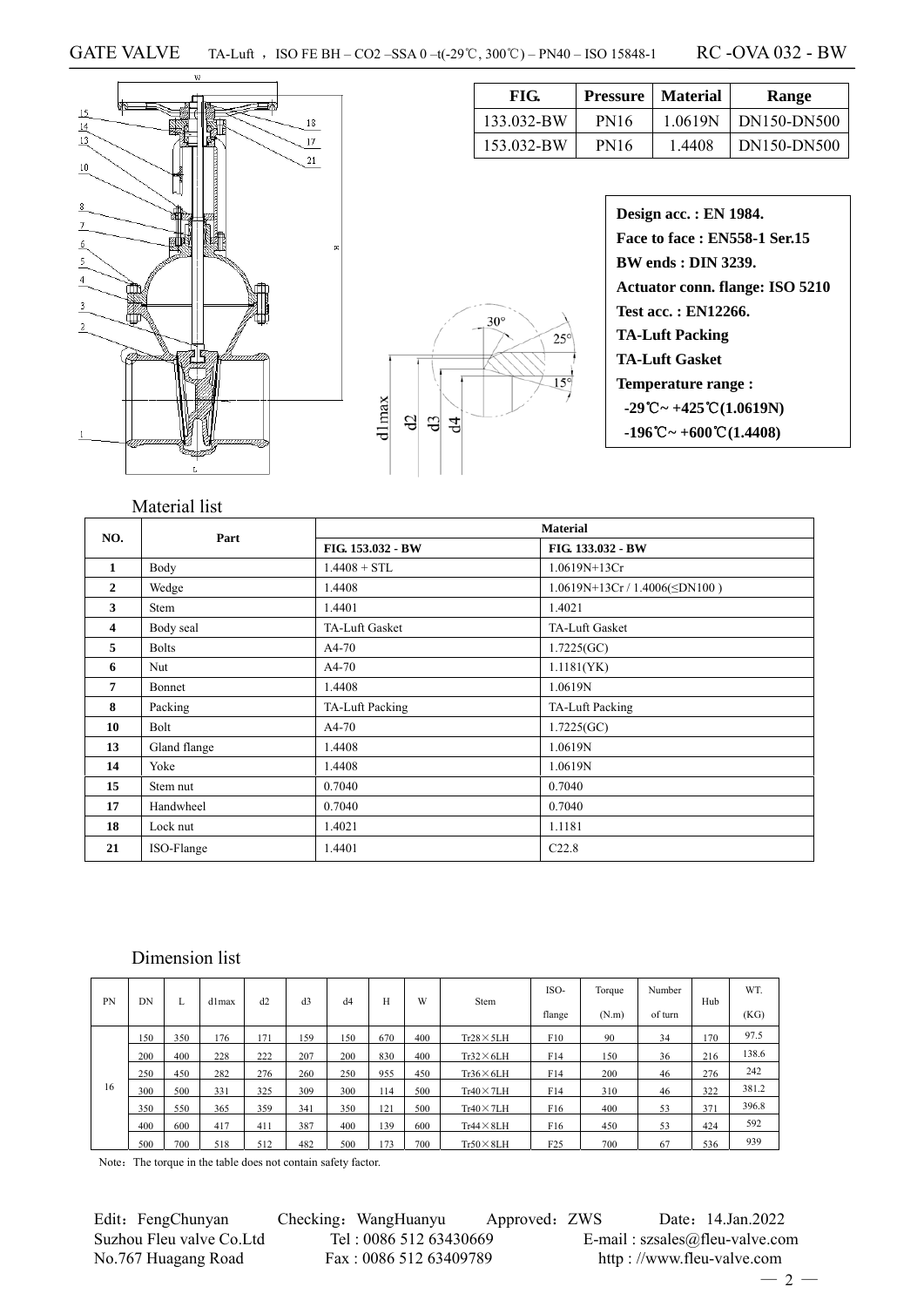

| FIG.       | <b>Pressure</b>   Material |         | Range       |
|------------|----------------------------|---------|-------------|
| 134.032-BW | <b>PN25</b>                | 1.0619N | DN150-DN500 |
| 154.032-BW | <b>PN25</b>                | 1.4408  | DN150-DN500 |



| <b>Design acc.: EN 1984.</b>                                      |
|-------------------------------------------------------------------|
| <b>Face to face : EN558-1 Ser.15</b>                              |
| <b>BW ends: DIN 3239.</b>                                         |
| <b>Actuator conn. flange: ISO 5210</b>                            |
| Test acc.: EN12266.                                               |
| <b>TA-Luft Packing</b>                                            |
| <b>TA-Luft Gasket</b>                                             |
| <b>Temperature range:</b>                                         |
| $-29^{\circ}\text{C} \sim +425^{\circ}\text{C} (1.0619 \text{N})$ |
| $-196^{\circ}\text{C} \sim +600^{\circ}\text{C} (1.4408)$         |

## Material list

| NO.                     | Part         |                   | <b>Material</b>                   |  |  |  |
|-------------------------|--------------|-------------------|-----------------------------------|--|--|--|
|                         |              | FIG. 154.032 - BW | FIG. 134.032 - BW                 |  |  |  |
| $\mathbf{1}$            | Body         | $1.4408 + STL$    | 1.0619N+13Cr                      |  |  |  |
| $\mathbf{2}$            | Wedge        | 1.4408            | $1.0619N+13Cr/1.4006(\leq DN100)$ |  |  |  |
| 3                       | Stem         | 1.4401            | 1.4021                            |  |  |  |
| $\overline{\mathbf{4}}$ | Body seal    | TA-Luft Gasket    | TA-Luft Gasket                    |  |  |  |
| 5                       | <b>Bolts</b> | $A4-70$           | 1.7225(GC)                        |  |  |  |
| 6                       | Nut          | $A4-70$           | 1.1181(YK)                        |  |  |  |
| 7                       | Bonnet       | 1.4408            | 1.0619N                           |  |  |  |
| 8                       | Packing      | TA-Luft Packing   | TA-Luft Packing                   |  |  |  |
| 10                      | Bolt         | $A4-70$           | 1.7225(GC)                        |  |  |  |
| 13                      | Gland flange | 1.4408            | 1.0619N                           |  |  |  |
| 14                      | Yoke         | 1.4408            | 1.0619N                           |  |  |  |
| 15                      | Stem nut     | 0.7040            | 0.7040                            |  |  |  |
| 17                      | Handwheel    | 0.7040            | 0.7040                            |  |  |  |
| 18                      | Lock nut     | 1.4021            | 1.1181                            |  |  |  |
| 21                      | ISO-Flange   | 1.4401            | C22.8                             |  |  |  |

### Dimension list

|    | DΝ<br>L |     | d1max | d2  | d3  | d4  |     | W   | Stem              | ISO-            | Torque | Number  |     | WT.   |
|----|---------|-----|-------|-----|-----|-----|-----|-----|-------------------|-----------------|--------|---------|-----|-------|
| PN |         |     |       |     |     |     | H   |     |                   | flange          | (N.m)  | of turn | Hub | (KG)  |
|    | 150     | 350 | 176   | 171 | 159 | 150 | 670 | 400 | $Tr28 \times 5LH$ | F14             | 90     | 34      | 170 | 100   |
|    | 200     | 400 | 228   | 222 | 207 | 200 | 830 | 400 | $Tr32\times 6LH$  | F14             | 160    | 36      | 216 | 138.6 |
|    | 250     | 450 | 282   | 276 | 260 | 250 | 955 | 450 | $Tr36 \times 6LH$ | F14             | 220    | 46      | 276 | 242   |
| 25 | 300     | 500 | 331   | 325 | 309 | 300 | 114 | 500 | $Tr40 \times 7LH$ | F14             | 330    | 46      | 322 | 381.2 |
|    | 350     | 550 | 365   | 359 | 341 | 350 | 121 | 500 | $Tr40 \times 7LH$ | F <sub>16</sub> | 420    | 53      | 371 | 396.8 |
|    | 400     | 600 | 417   | 411 | 387 | 400 | 139 | 600 | $Tr44 \times 8LH$ | F <sub>16</sub> | 500    | 53      | 424 | 593   |
|    | 500     | 700 | 518   | 512 | 482 | 500 | 173 | 700 | $Tr50 \times 8LH$ | F <sub>25</sub> | 750    | 67      | 536 | 945   |

Note: The torque in the table does not contain safety factor.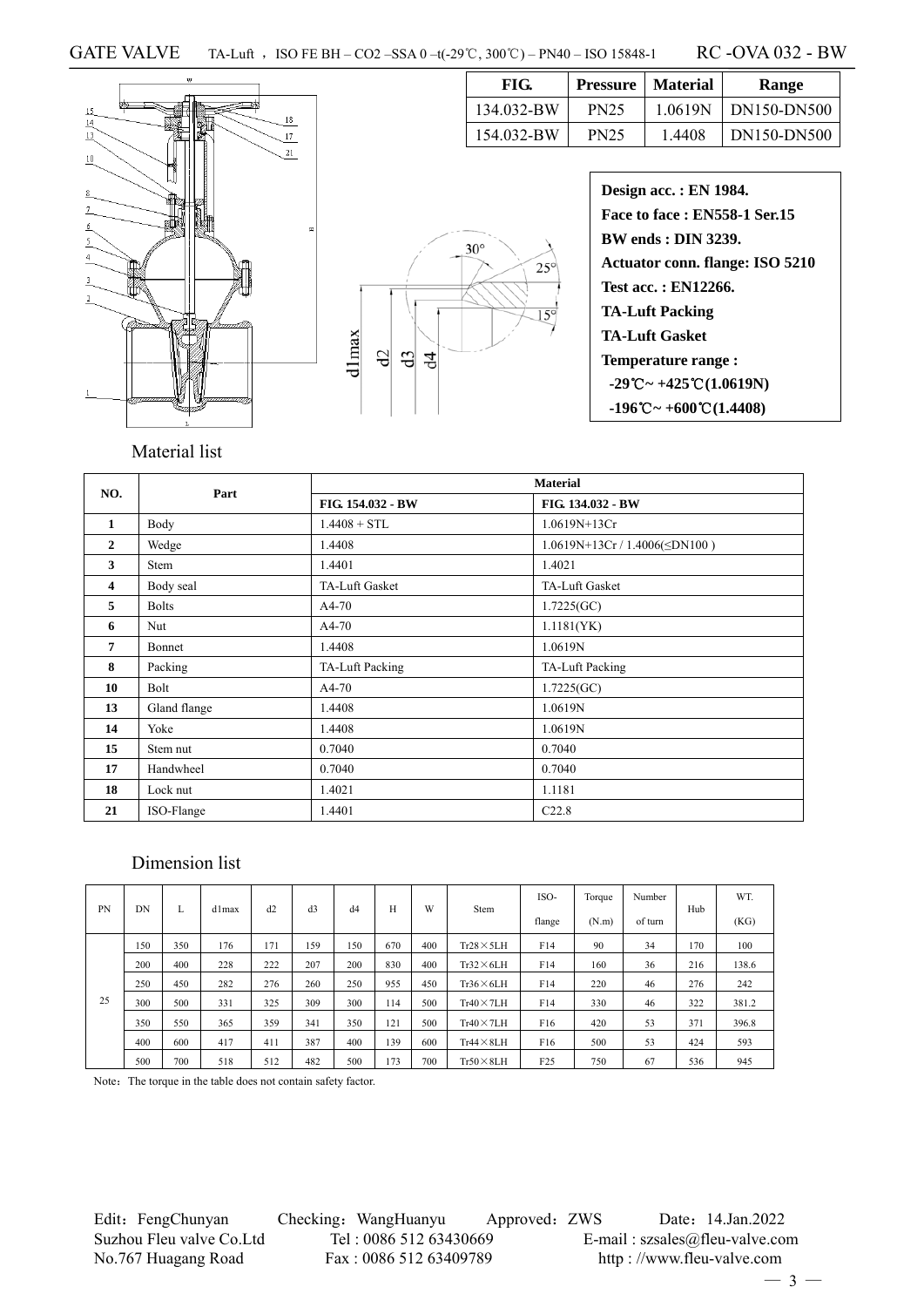$d$ lmax  $\mbox{d}$ 



| FIG.       | Pressure    | <b>Material</b> | Range      |
|------------|-------------|-----------------|------------|
| 135.032-BW | <b>PN40</b> | 1.0619N         | DN50-DN125 |
| 155.032-BW | <b>PN40</b> | 1.4408          | DN50-DN125 |

|            | <b>Design</b> |
|------------|---------------|
|            | Face t        |
|            | <b>BW</b> er  |
| $30^\circ$ | Actua         |
| $25^\circ$ | Test a        |
|            | TA-Lu         |
| $15^\circ$ | TA-Lu         |
| d3<br>4    | <b>Tempo</b>  |
|            | $-29^\circ$   |
|            | $-196^\circ$  |
|            |               |

| Design acc.: EN 1984.                                            |
|------------------------------------------------------------------|
| Face to face: EN558-1 Ser.26                                     |
| <b>BW</b> ends : <b>DIN</b> 3239.                                |
| Actuator conn. flange: ISO 5210                                  |
| Test acc. : EN12266.                                             |
| TA-Luft Packing                                                  |
| <b>TA-Luft Gasket</b>                                            |
| <b>Temperature range:</b>                                        |
| $-29^{\circ}\text{C} \sim +425^{\circ}\text{C} (1.0619\text{N})$ |
| $-196^{\circ}\text{C} \sim +600^{\circ}\text{C} (1.4408)$        |
|                                                                  |

## Material list

| NO.          | Part          | <b>Material</b>                  |                                     |  |  |  |  |  |  |
|--------------|---------------|----------------------------------|-------------------------------------|--|--|--|--|--|--|
|              |               | FIG. 155.032 - BW                | FIG. 135.032 - BW                   |  |  |  |  |  |  |
| $\mathbf{1}$ | Body          | $1.4408 / 1.4408 + STL (>DN100)$ | $1.0619N+13Cr$                      |  |  |  |  |  |  |
| $\mathbf{2}$ | Wedge         | 1.4408                           | $1.0619N+13Cr / 1.4006(\leq DN100)$ |  |  |  |  |  |  |
| 3            | <b>Stem</b>   | 1.4401                           | 1.4021                              |  |  |  |  |  |  |
| 4            | Body seal     | TA-Luft Gasket                   | TA-Luft Gasket                      |  |  |  |  |  |  |
| 5            | <b>Bolts</b>  | $A4-70$                          | 1.7225(GC)                          |  |  |  |  |  |  |
| 6            | Nut           | $A4-70$                          | 1.1181(YK)                          |  |  |  |  |  |  |
| 7            | <b>Bonnet</b> | 1.4408                           | 1.0619N                             |  |  |  |  |  |  |
| 8            | Packing       | TA-Luft Packing                  | TA-Luft Packing                     |  |  |  |  |  |  |
| 10           | Fork bolt     | $A4-70$                          | 1.7225(GC)                          |  |  |  |  |  |  |
| 13           | Gland flange  | 1.4408                           | 1.0619N                             |  |  |  |  |  |  |
| 15           | Stem nut      | 0.7040                           | 0.7040                              |  |  |  |  |  |  |
| 17           | Handwheel     | 0.7040                           | 0.7040                              |  |  |  |  |  |  |
| 19           | ISO-Flange    | 1.4401                           | C22.5                               |  |  |  |  |  |  |

## Dimension list

| <b>PN</b> | DN  | L   | dlmax | d2  | d3  | d4  | H   | W    | Stem                                       | ISO- | Torque | Number   | Hub  | WT.  |
|-----------|-----|-----|-------|-----|-----|-----|-----|------|--------------------------------------------|------|--------|----------|------|------|
|           |     |     |       |     |     |     |     |      | flange                                     |      | (N.m)  | of turn  |      | (KG) |
|           | 50  | 250 | 67    | 62  | 54  | 50  | 340 | 200  | F10<br>35<br>$Tr20 \times 4LH$<br>15<br>60 |      | 23.1   |          |      |      |
|           | 65  | 290 | 83    | 78  | 70  | 65  | 415 | 39.3 | $Tr24 \times 5LH$                          | F10  | 40     | 17<br>85 | 34.1 |      |
| 40        | 80  | 310 | 96    | 91  | 82  | 80  | 420 | 250  | $Tr24 \times 5LH$                          | F10  | 50     | 19       | 95   | 36.6 |
|           | 100 | 350 | 121   | 116 | 106 | 100 | 485 | 250  | $Tr26 \times 5LH$                          | F10  | 55     | 23       | 115  | 55   |
|           | 125 | 400 | 147   | 142 | 131 | 125 | 590 | 350  | $Tr26 \times 5LH$                          | F14  | 90     | 29       | 145  | 76   |

Note: The torque in the table does not contain safety factor.

Edit: FengChunyan Checking: WangHuanyu Approved: ZWS Date: 14.Jan.2022 Suzhou Fleu valve Co.Ltd Tel : 0086 512 63430669 E-mail : szsales@fleu-valve.com No.767 Huagang Road Fax : 0086 512 63409789 http : //www.fleu-valve.com

 $-4-$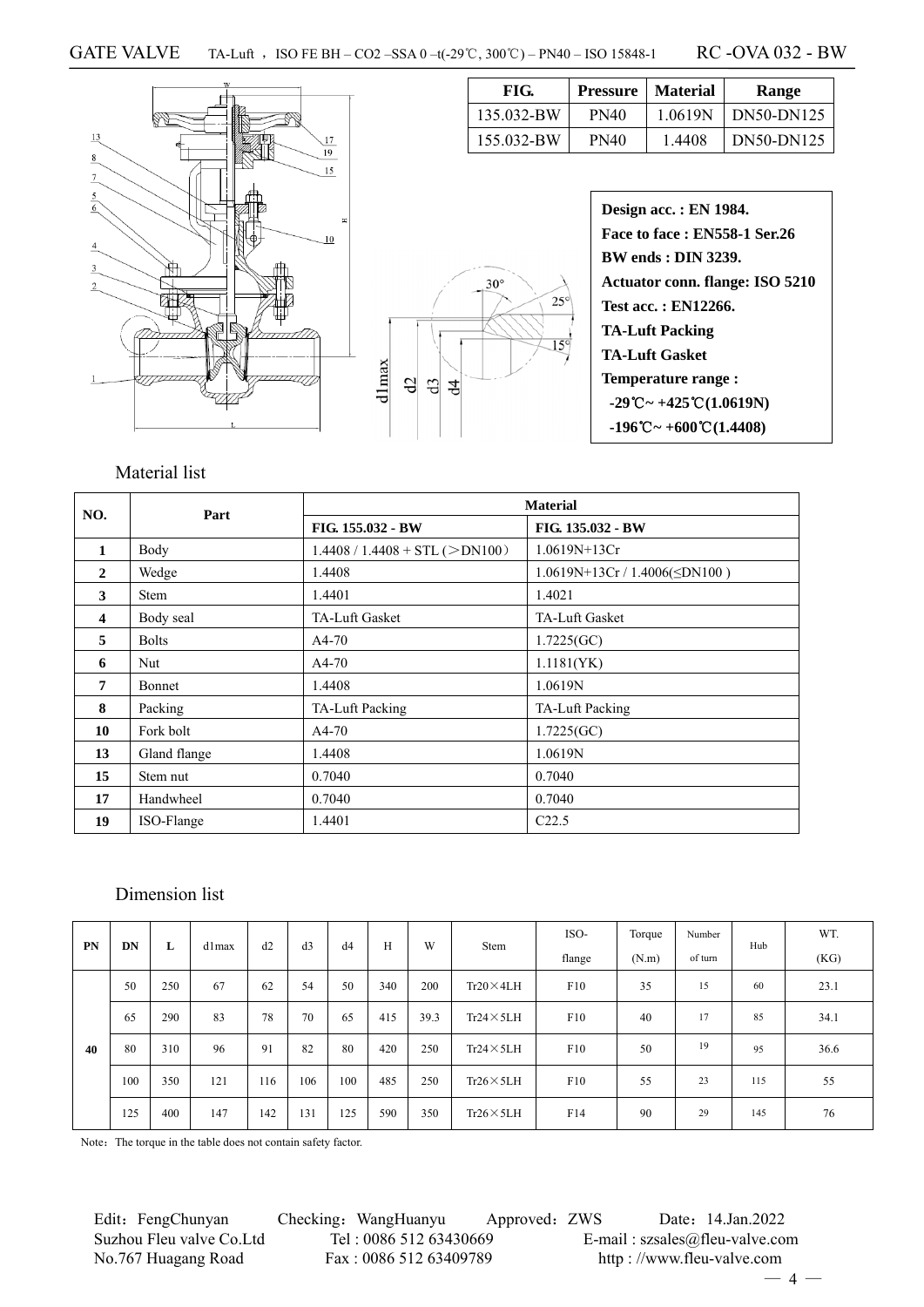



| Design acc. : EN 1984.                                           |  |
|------------------------------------------------------------------|--|
| <b>Face to face: EN558-1 Ser.26</b>                              |  |
| <b>BW ends: DIN 3239.</b>                                        |  |
| Actuator conn. flange: ISO 5210                                  |  |
| Test acc. : EN12266.                                             |  |
| <b>TA-Luft Packing</b>                                           |  |
| <b>TA-Luft Gasket</b>                                            |  |
| Temperature range:                                               |  |
| $-29^{\circ}\text{C} \sim +425^{\circ}\text{C} (1.0619\text{N})$ |  |
| $-196^{\circ}\text{C} \sim +600^{\circ}\text{C} (1.4408)$        |  |

**FIG. Pressure Material Range**  135.032-BW PN40 1.0619N DN150-DN500 155.032-BW PN40 1.4408 DN150-DN500

## Material list

| NO.                     | Part                                     |                                             | <b>Material</b>   |  |  |  |
|-------------------------|------------------------------------------|---------------------------------------------|-------------------|--|--|--|
|                         |                                          | FIG. 155.032 - BW                           | FIG. 135.032 - BW |  |  |  |
| 1                       | $1.0619N+13Cr$<br>Body<br>$1.4408 + STL$ |                                             |                   |  |  |  |
| $\mathbf{2}$            | Wedge                                    | $1.0619N+13Cr/1.4006(\leq DN100)$<br>1.4408 |                   |  |  |  |
| 3                       | <b>Stem</b>                              | 1.4401<br>1.4021                            |                   |  |  |  |
| $\overline{\mathbf{4}}$ | Body seal                                | TA-Luft Gasket<br>TA-Luft Gasket            |                   |  |  |  |
| 5                       | <b>Bolts</b>                             | $A4-70$                                     | 1.7225(GC)        |  |  |  |
| 6                       | Nut                                      | $A4-70$                                     | 1.1181(YK)        |  |  |  |
| 7                       | Bonnet                                   | 1.4408                                      | 1.0619N           |  |  |  |
| 8                       | Packing                                  | TA-Luft Packing                             | TA-Luft Packing   |  |  |  |
| 10                      | Bolt                                     | $A4-70$                                     | 1.7225(GC)        |  |  |  |
| 13                      | Gland flange                             | 1.4408                                      | 1.0619N           |  |  |  |
| 14                      | Yoke                                     | 1.4408                                      | 1.0619N           |  |  |  |
| 15                      | Stem nut                                 | 0.7040                                      | 0.7040            |  |  |  |
| 17                      | Handwheel                                | 0.7040                                      | 0.7040            |  |  |  |
| 18                      | Lock nut                                 | 1.4021                                      | 1.1181            |  |  |  |
| 21                      | ISO-Flange                               | C22.5<br>1.4401                             |                   |  |  |  |

### Dimension list

| <b>PN</b> | DN  | л.  | d1max | d2  | d3  | d4  | Н    | W   | Stem              | ISO- | Torque | Number | Hub   | WT.     |  |      |
|-----------|-----|-----|-------|-----|-----|-----|------|-----|-------------------|------|--------|--------|-------|---------|--|------|
|           |     |     |       |     |     |     |      |     |                   |      |        | flange | (N.m) | of turn |  | (KG) |
|           | 150 | 450 | 176   | 171 | 159 | 150 | 670  | 400 | $Tr28 \times 5LH$ | F14  | 100    | 34     | 170   | 103.6   |  |      |
| 40        | 200 | 550 | 228   | 222 | 207 | 200 | 830  | 400 | $Tr32\times 6LH$  | F14  | 170    | 36     | 216   | 171     |  |      |
|           | 250 | 650 | 282   | 276 | 260 | 250 | 955  | 450 | $Tr36\times 6LH$  | F14  | 230    | 46     | 276   | 299     |  |      |
|           | 300 | 750 | 331   | 325 | 309 | 300 | 1145 | 500 | $Tr44 \times 7LH$ | F14  | 350    | 40     | 320   | 445     |  |      |

Note: The torque in the table does not contain safety factor.

Edit: FengChunyan Checking: WangHuanyu Approved: ZWS Date: 14.Jan.2022 Suzhou Fleu valve Co.Ltd Tel : 0086 512 63430669 E-mail : szsales@fleu-valve.com<br>No.767 Huagang Road Fax : 0086 512 63409789 http : //www.fleu-valve.com No.767 Huagang Road Fax : 0086 512 63409789 http : //www.fleu-valve.com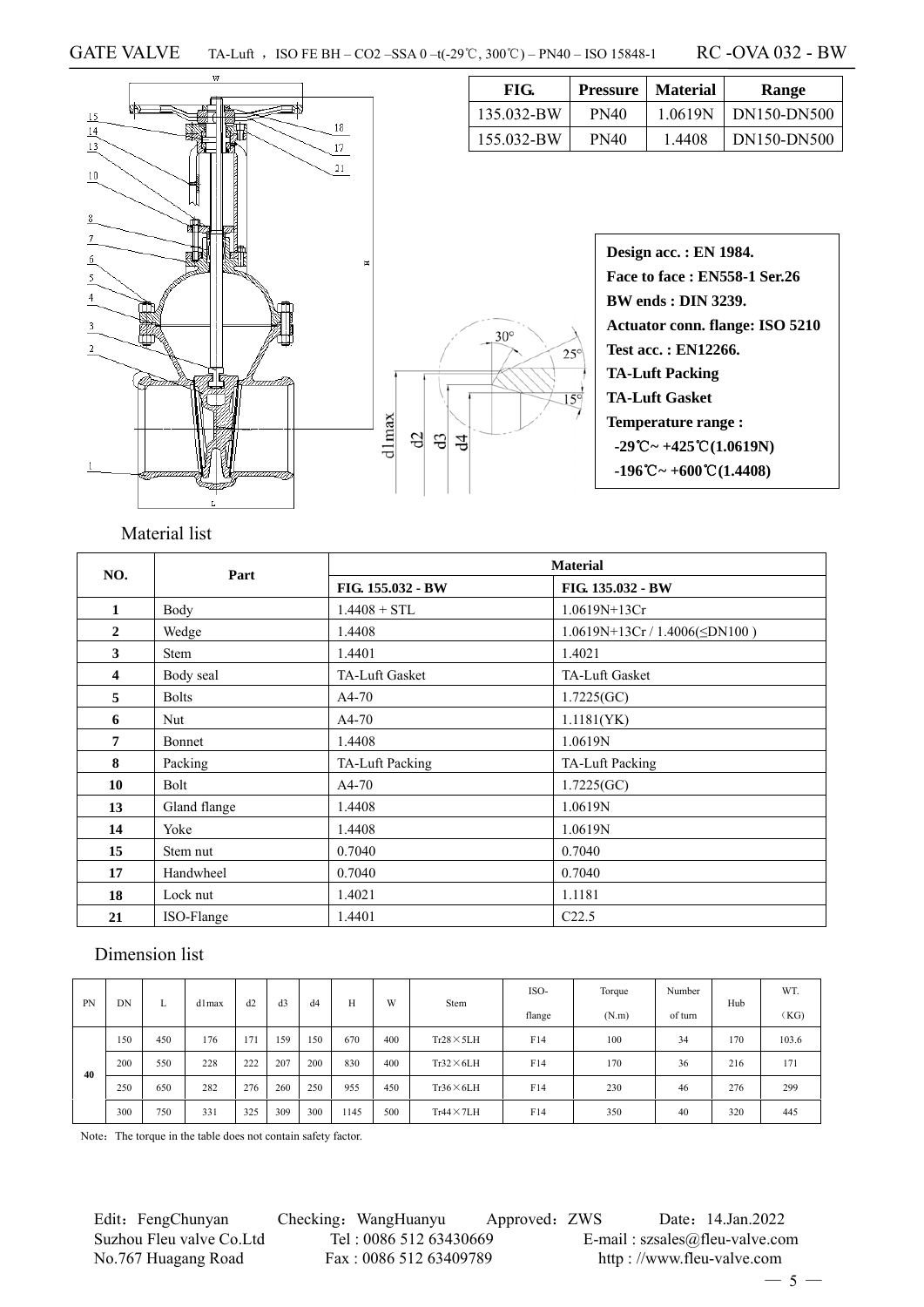

| FIG.                                | <b>Pressure</b> | <b>Material</b> | Range      |
|-------------------------------------|-----------------|-----------------|------------|
| $133.032 - BW + spring load system$ | <b>PN16</b>     | 1.0619N         | DN50-DN125 |
| $134.032 - BW + spring load system$ | <b>PN25</b>     | 1.0619N         | DN50-DN125 |
| $153.032 - BW + spring load system$ | <b>PN16</b>     | 1.4408          | DN50-DN125 |
| 154.032 - BW + spring load system   | <b>PN25</b>     | 1.4408          | DN50-DN125 |



spring load system

**Design acc. : EN 1984. Face to face : EN558-1 Ser.15 BW ends : DIN 3239. Actuator conn. flange: ISO 5210 Test acc. : EN12266. TA-Luft Packing TA-Luft Gasket Temperature range :**   $-29^{\circ}\text{C} \sim +425^{\circ}\text{C} (1.0619\text{N})$  $-196^{\circ}\text{C} \sim +600^{\circ}\text{C} (1.4408)$ 

#### Material list

| NO.            | Part              |                                                                           | <b>Material</b>                                                           |
|----------------|-------------------|---------------------------------------------------------------------------|---------------------------------------------------------------------------|
|                |                   | FIG. 153.032 - BW +spring load system / 154.032 - BW + spring load system | FIG. 133.032 - BW + spring load system/ 134.032 - BW + spring load system |
| 1              | Body              | $1.4408 / 1.4408 + STL (>DN100)$                                          | 1.0619N+13Cr                                                              |
| $\overline{2}$ | Wedge             | 1.4408                                                                    | $1.0619N+13Cr/1.4006(\leq DN100)$                                         |
| 3              | <b>Stem</b>       | 1.4401                                                                    | 1.4021                                                                    |
| 4              | Body seal         | TA-Luft Gasket                                                            | TA-Luft Gasket                                                            |
| 5              | <b>Bolts</b>      | $A4-70$                                                                   | 1.7225(GC)                                                                |
| 6              | Nut               | $A4-70$                                                                   | 1.1181(YK)                                                                |
| $\overline{7}$ | Bonnet            | 1.4408                                                                    | 1.0619N                                                                   |
| 8              | Packing           | TA-Luft Packing                                                           | TA-Luft Packing                                                           |
| 10             | Fork bolt         | $A4-70$                                                                   | 1.7225(GC)                                                                |
| 11             | Belleville spring | 51CrV4                                                                    | 51CrV4                                                                    |
| 13             | Gland flange      | 1.4408                                                                    | 1.0619N                                                                   |
| 15             | Stem nut          | 0.7040                                                                    | 0.7040                                                                    |
| 17             | Handwheel         | 0.7040                                                                    | 0.7040                                                                    |
| 18             | Lock nut          | 1.4021                                                                    | 1.1181                                                                    |
| 19             | ISO-Flange        | 1.4401                                                                    | C22.8                                                                     |

## Dimension list

| PN    | DN  | L   | D1  | d1max | d2  | d <sub>3</sub> | d4  | H   | W   | Stem              | Torque<br>(N.m) | Number<br>of turn | Hub | <b>WT</b><br>(KG) | <b>FTF</b> |
|-------|-----|-----|-----|-------|-----|----------------|-----|-----|-----|-------------------|-----------------|-------------------|-----|-------------------|------------|
|       | 65  | 270 | 122 | 83    | 78  | 70             | 65  | 425 | 250 | $Tr24 \times 5LH$ | 40              | 17                | 85  | 32.9              |            |
| 16    | 80  | 280 | 138 | 96    | 91  | 82             | 80  | 420 | 250 | $Tr24 \times 5LH$ | 45              | 19                | 95  | 34.3              |            |
|       | 100 | 300 | 158 | 121   | 116 | 106            | 100 | 480 | 250 | $Tr26 \times 5LH$ | 50              | 23                | 115 | 49.9              |            |
|       | 125 | 325 | 188 | 147   | 142 | 131            | 125 | 590 | 350 | $Tr26 \times 5LH$ | 80              | 29                | 145 | 69.9              |            |
|       | 65  | 270 | 122 | 83    | 78  | 70             | 65  | 425 | 250 | $Tr24 \times 5LH$ | 40              | 17                | 85  | 32.9              | Ser.15     |
| 25    | 80  | 280 | 138 | 96    | 91  | 82             | 80  | 420 | 250 | $Tr24 \times 5LH$ | 45              | 19                | 95  | 34.8              |            |
|       | 100 | 300 | 162 | 121   | 116 | 106            | 100 | 500 | 250 | $Tr26 \times 5LH$ | 50              | 23                | 115 | 50                |            |
|       | 125 | 325 | 188 | 147   | 142 | 131            | 125 | 590 | 350 | $Tr26 \times 5LH$ | 80              | 29                | 145 | 69.9              |            |
| 16/25 | 50  | 250 | 102 | 67    | 62  | 54             | 50  | 340 | 200 | $Tr20 \times 4LH$ | 35              | 15                | 60  | 23.1              |            |

Note: The torque in the table does not contain safety factor.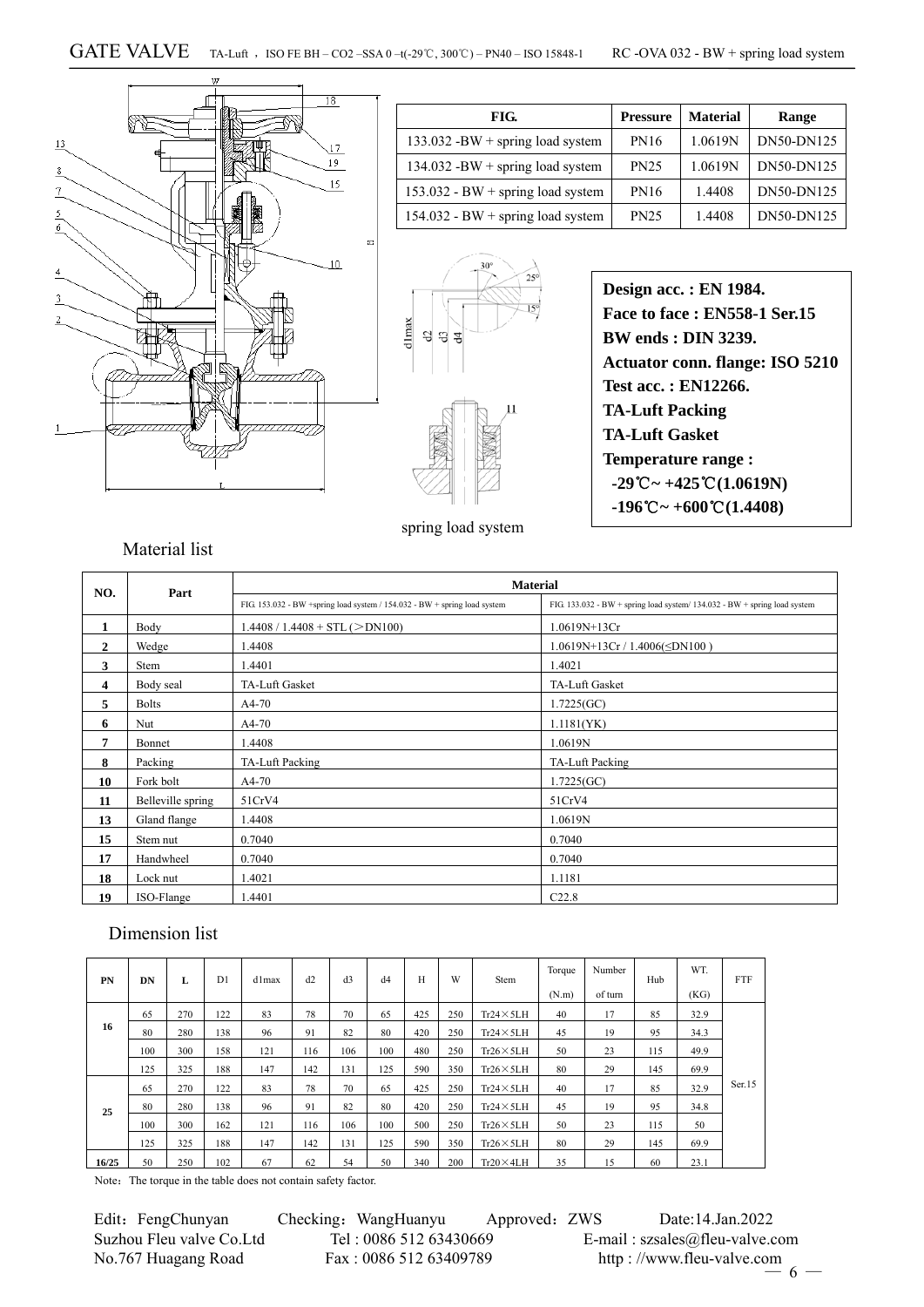

| FIG.                                | <b>Pressure</b>   Material |        | Range                 |
|-------------------------------------|----------------------------|--------|-----------------------|
| $133.032 - BW + spring load system$ | <b>PN16</b>                |        | $1.0619N$ DN150-DN500 |
| $153.032 - BW + spring load system$ | <b>PN16</b>                | 1.4408 | DN150-DN500           |



| Design acc.: EN 1984.                                            |
|------------------------------------------------------------------|
| Face to face: EN558-1 Ser.15                                     |
| <b>BW</b> ends : <b>DIN</b> 3239.                                |
| <b>Actuator conn. flange: ISO 5210</b>                           |
| <b>Test acc.: EN12266.</b>                                       |
| <b>TA-Luft Packing</b>                                           |
| <b>TA-Luft Gasket</b>                                            |
| <b>Temperature range:</b>                                        |
| $-29^{\circ}\text{C} \sim +425^{\circ}\text{C} (1.0619\text{N})$ |
| $-196^{\circ}\text{C} \sim +600^{\circ}\text{C} (1.4408)$        |
|                                                                  |

spring load system

|                |                   | <b>Material</b>                          |                                          |  |  |  |  |  |  |  |
|----------------|-------------------|------------------------------------------|------------------------------------------|--|--|--|--|--|--|--|
| NO.            | Part              | FIG. $153.032 - BW + spring load system$ | FIG. $133.032 - BW + spring load system$ |  |  |  |  |  |  |  |
| 1              | Body              | $1.4408 + STL$                           | $1.0619N+13Cr$                           |  |  |  |  |  |  |  |
| $\overline{2}$ | Wedge             | 1.4408                                   | $1.0619N+13Cr/1.4006(\leq DN100)$        |  |  |  |  |  |  |  |
| 3              | Stem              | 1.4401                                   | 1.4021                                   |  |  |  |  |  |  |  |
| 4              | Body seal         | TA-Luft Gasket                           | <b>TA-Luft Gasket</b>                    |  |  |  |  |  |  |  |
| 5              | <b>Bolts</b>      | $A4-70$                                  | 1.7225(GC)                               |  |  |  |  |  |  |  |
| 6              | Nut               | $A4-70$                                  | 1.1181(YK)                               |  |  |  |  |  |  |  |
| 7              | Bonnet            | 1.4408                                   | 1.0619N                                  |  |  |  |  |  |  |  |
| 8              | Packing           | TA-Luft Packing                          | TA-Luft Packing                          |  |  |  |  |  |  |  |
| 10             | Bolt              | A4-70                                    | 1.7225(GC)                               |  |  |  |  |  |  |  |
| 11             | Belleville spring | 51CrV4                                   | 51CrV4                                   |  |  |  |  |  |  |  |
| 13             | Gland flange      | 1.4408                                   | 1.0619N                                  |  |  |  |  |  |  |  |
| 14             | Yoke              | 1.4408                                   | 1.0619N                                  |  |  |  |  |  |  |  |
| 15             | Stem nut          | 0.7040                                   | 0.7040                                   |  |  |  |  |  |  |  |
| 17             | Handwheel         | 0.7040                                   | 0.7040                                   |  |  |  |  |  |  |  |
| 18             | Lock nut          | 1.4021                                   | 1.1181                                   |  |  |  |  |  |  |  |
| 21             | ISO-Flange        | 1.4401                                   | C22.8                                    |  |  |  |  |  |  |  |

## Dimension list

| <b>PN</b> | DN  |     | d1max | d2  | d <sub>3</sub> | d4  | Н   | W   | Stem               | ISO-            | Torque | Number  | Hub | WT.   |
|-----------|-----|-----|-------|-----|----------------|-----|-----|-----|--------------------|-----------------|--------|---------|-----|-------|
|           |     | н.  |       |     |                |     |     |     |                    | flange          | (N.m)  | of turn |     | (KG)  |
|           | 150 | 350 | 176   | 171 | 159            | 150 | 670 | 400 | $Tr28 \times 5LH$  | F10             | 90     | 34      | 170 | 97.5  |
|           | 200 | 400 | 228   | 222 | 207            | 200 | 830 | 400 | $Tr32\times 6LH$   | F14             | 150    | 36      | 216 | 138.6 |
|           | 250 | 450 | 282   | 276 | 260            | 250 | 955 | 450 | $Tr36 \times 6LH$  | F14             | 200    | 46      | 276 | 242   |
| 16        | 300 | 500 | 331   | 325 | 309            | 300 | 114 | 500 | $Tr40 \times 7LH$  | F14             | 310    | 46      | 322 | 381.2 |
|           | 350 | 550 | 365   | 359 | 341            | 350 | 121 | 500 | $Tr40 \times 71$ H | F16             | 400    | 53      | 371 | 396.8 |
|           | 400 | 600 | 417   | 411 | 387            | 400 | 139 | 600 | $Tr44 \times 8LH$  | F <sub>16</sub> | 450    | 53      | 424 | 592   |
|           | 500 | 700 | 518   | 512 | 482            | 500 | 73  | 700 | $Tr50 \times 8LH$  | F25             | 700    | 67      | 536 | 939   |

Note: The torque in the table does not contain safety factor.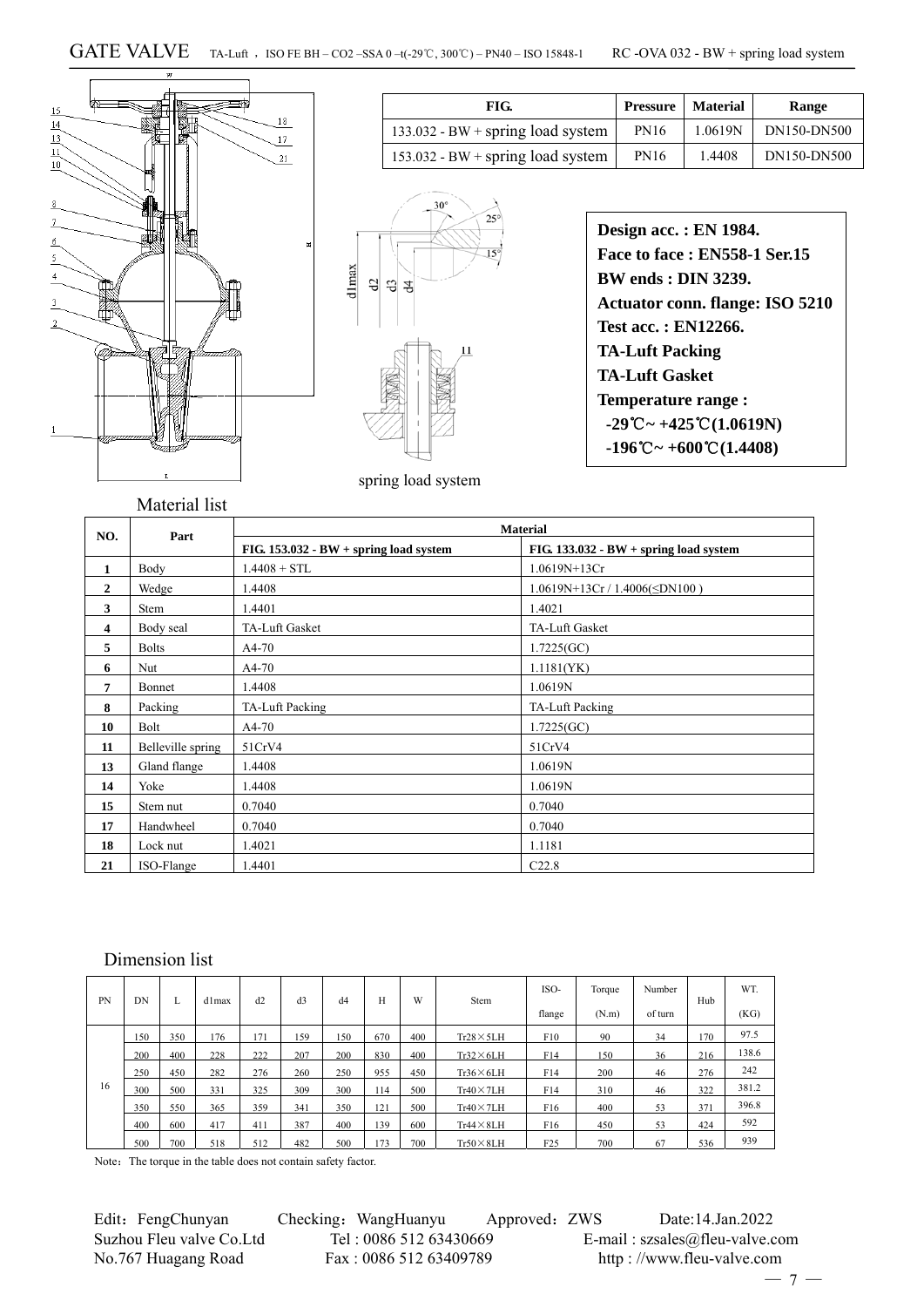

| FIG.                                | <b>Pressure</b> | Material | Range       |
|-------------------------------------|-----------------|----------|-------------|
| $134.032 - BW + spring load system$ | <b>PN25</b>     | 1.0619N  | DN150-DN500 |
| $154.032 - BW + spring load system$ | <b>PN25</b>     | 1.4408   | DN150-DN500 |



| Design acc.: EN 1984.                                            |
|------------------------------------------------------------------|
| <b>Face to face: EN558-1 Ser.15</b>                              |
| <b>RW</b> ends : DIN 3239.                                       |
| <b>Actuator conn. flange: ISO 5210</b>                           |
| <b>Test acc.: EN12266.</b>                                       |
| <b>TA-Luft Packing</b>                                           |
| <b>TA-Luft Gasket</b>                                            |
| <b>Temperature range:</b>                                        |
| $-29^{\circ}\text{C} \sim +425^{\circ}\text{C} (1.0619\text{N})$ |
| $-196^{\circ}\text{C} \sim +600^{\circ}\text{C} (1.4408)$        |
|                                                                  |

## Material list

| NO.            | Part              |                                          | <b>Material</b>                        |
|----------------|-------------------|------------------------------------------|----------------------------------------|
|                |                   | FIG. $154.032 - BW + spring load system$ | FIG. 134.032 - BW + spring load system |
| $\mathbf{1}$   | Body              | $1.4408 + STL$                           | 1.0619N+13Cr                           |
| $\overline{2}$ | Wedge             | 1.4408                                   | 1.0619N+13Cr / 1.4006( $\leq$ DN100)   |
| $\mathbf{3}$   | Stem              | 1.4401                                   | 1.4021                                 |
| 4              | Body seal         | TA-Luft Gasket                           | TA-Luft Gasket                         |
| 5              | <b>Bolts</b>      | $A4-70$                                  | 1.7225(GC)                             |
| 6              | Nut               | A4-70                                    | 1.1181(YK)                             |
| $\overline{7}$ | Bonnet            | 1.4408                                   | 1.0619N                                |
| 8              | Packing           | TA-Luft Packing                          | TA-Luft Packing                        |
| 10             | Bolt              | A4-70                                    | 1.7225(GC)                             |
| 11             | Belleville spring | 51CrV4                                   | 51CrV4                                 |
| 13             | Gland flange      | 1.4408                                   | 1.0619N                                |
| 14             | Yoke              | 1.4408                                   | 1.0619N                                |
| 15             | Stem nut          | 0.7040                                   | 0.7040                                 |
| 17             | Handwheel         | 0.7040                                   | 0.7040                                 |
| 18             | Lock nut          | 1.4021                                   | 1.1181                                 |
| 21             | ISO-Flange        | 1.4401                                   | C22.8                                  |

### Dimension list

|           |     |     |       | d2  |     | d4  | H   | W   | Stem              | ISO-            | Torque | Number  |     | WT.   |
|-----------|-----|-----|-------|-----|-----|-----|-----|-----|-------------------|-----------------|--------|---------|-----|-------|
| <b>PN</b> | DN  | L   | d1max |     | d3  |     |     |     |                   | flange          | (N.m)  | of turn | Hub | (KG)  |
|           | 150 | 350 | 176   | 171 | 159 | 150 | 670 | 400 | $Tr28 \times 5LH$ | F14             | 90     | 34      | 170 | 100   |
|           | 200 | 400 | 228   | 222 | 207 | 200 | 830 | 400 | $Tr32\times 6LH$  | F14             | 160    | 36      | 216 | 138.6 |
|           | 250 | 450 | 282   | 276 | 260 | 250 | 955 | 450 | $Tr36\times 6LH$  | F14             | 220    | 46      | 276 | 242   |
| 25        | 300 | 500 | 331   | 325 | 309 | 300 | 114 | 500 | $Tr40 \times 7LH$ | F14             | 330    | 46      | 322 | 381.2 |
|           | 350 | 550 | 365   | 359 | 341 | 350 | 121 | 500 | $Tr40 \times 7LH$ | F <sub>16</sub> | 420    | 53      | 371 | 396.8 |
|           | 400 | 600 | 417   | 411 | 387 | 400 | 139 | 600 | $Tr44 \times 8LH$ | F <sub>16</sub> | 500    | 53      | 424 | 593   |
|           | 500 | 700 | 518   | 612 | 482 | 500 | 173 | 700 | $Tr50 \times 8LH$ | F25             | 750    | 67      | 536 | 945   |

Note: The torque in the table does not contain safety factor.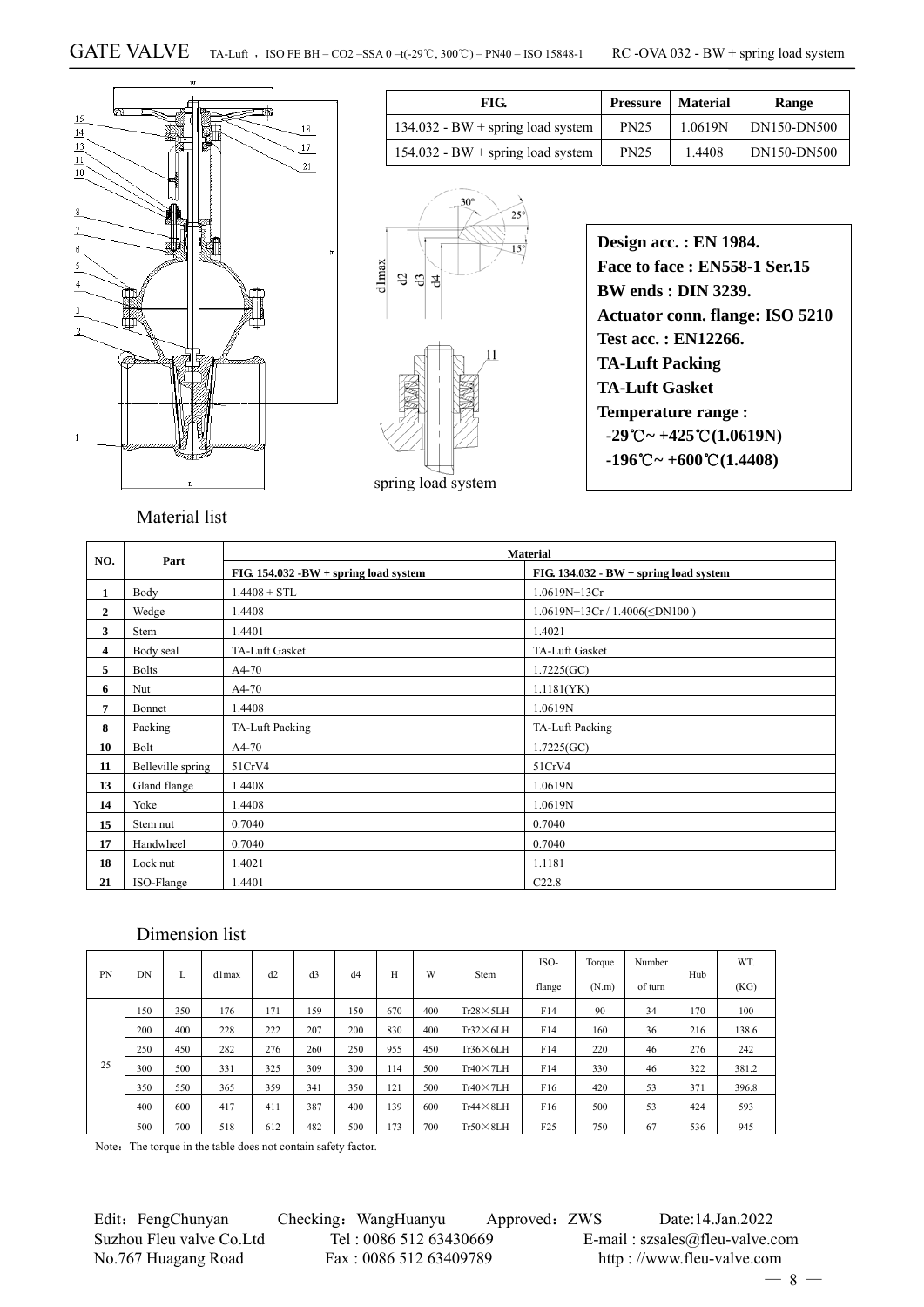

| FIG.                                | Pressure    | <b>Material</b> | Range        |
|-------------------------------------|-------------|-----------------|--------------|
| $135.032 - BW + spring load system$ | <b>PN40</b> | 1.0619N         | $DN50-DN125$ |
| $155.032 - BW + spring load system$ | <b>PN40</b> | 1.4408          | DN50-DN125   |



| Design acc. : EN 1984.                                           |
|------------------------------------------------------------------|
| <b>Face to face: EN558-1 Ser.26</b>                              |
| <b>BW</b> ends : <b>DIN</b> 3239.                                |
| <b>Actuator conn. flange: ISO 5210</b>                           |
| Test acc.: EN12266.                                              |
| <b>TA-Luft Packing</b>                                           |
| <b>TA-Luft Gasket</b>                                            |
| <b>Temperature range:</b>                                        |
| $-29^{\circ}\text{C} \sim +425^{\circ}\text{C} (1.0619\text{N})$ |
| $-196^{\circ}\text{C} \sim +600^{\circ}\text{C} (1.4408)$        |
|                                                                  |

Material list

| NO.          | Part              |                                          | <b>Material</b>                          |
|--------------|-------------------|------------------------------------------|------------------------------------------|
|              |                   | FIG. $155.032 - BW + spring load system$ | FIG. $135.032 - BW + spring load system$ |
| 1            | Body              | $1.4408 / 1.4408 + STL (>DN100)$         | $1.0619N+13Cr$                           |
| $\mathbf{2}$ | Wedge             | 1.4408                                   | $1.0619N+13Cr/1.4006(\leq DN100)$        |
| 3            | <b>Stem</b>       | 1.4401                                   | 1.4021                                   |
| 4            | Body seal         | TA-Luft Gasket                           | TA-Luft Gasket                           |
| 5            | <b>Bolts</b>      | $A4-70$                                  | 1.7225(GC)                               |
| 6            | Nut.              | $A4-70$                                  | 1.1181(YK)                               |
| 7            | Bonnet            | 1.4408                                   | 1.0619N                                  |
| 8            | Packing           | TA-Luft Packing                          | TA-Luft Packing                          |
| 10           | Fork bolt         | $A4-70$                                  | 1.7225(GC)                               |
| 11           | Belleville spring | 51CrV4                                   | 51CrV4                                   |
| 13           | Gland flange      | 1.4408                                   | 1.0619N                                  |
| 15           | Stem nut          | 0.7040                                   | 0.7040                                   |
| 17           | Handwheel         | 0.7040                                   | 0.7040                                   |
| 18           | Lock nut          | 1.4021                                   | 1.1181                                   |
| 19           | ISO-Flange        | 1.4401                                   | C22.8                                    |

#### Dimension list

| <b>PN</b> | DN  | L   | dlmax | d2  | d3  | d4  | H   | W    | Stem              | ISO-   | Torque | Number  | Hub | WT.  |
|-----------|-----|-----|-------|-----|-----|-----|-----|------|-------------------|--------|--------|---------|-----|------|
|           |     |     |       |     |     |     |     |      |                   | flange | (N.m)  | of turn |     | (KG) |
|           | 50  | 250 | 67    | 62  | 54  | 50  | 340 | 200  | $Tr20 \times 4LH$ | F10    | 35     | 15      | 60  | 23.1 |
|           | 65  | 290 | 83    | 78  | 70  | 65  | 415 | 39.3 | $Tr24 \times 5LH$ | F10    | 40     | 17      | 85  | 34.1 |
| 40        | 80  | 310 | 96    | 91  | 82  | 80  | 420 | 250  | $Tr24 \times 5LH$ | F10    | 50     | 19      | 95  | 36.6 |
|           | 100 | 350 | 121   | 116 | 106 | 100 | 485 | 250  | $Tr26 \times 5LH$ | F10    | 55     | 23      | 115 | 55   |
|           | 125 | 400 | 147   | 142 | 131 | 125 | 590 | 350  | $Tr26 \times 5LH$ | F14    | 90     | 29      | 145 | 76   |

Note: The torque in the table does not contain safety factor.

Edit: FengChunyan Checking: WangHuanyu Approved: ZWS Date:14.Jan.2022 No.767 Huagang Road Fax : 0086 512 63409789 http : //www.fleu-valve.com

Suzhou Fleu valve Co.Ltd Tel : 0086 512 63430669 E-mail : szsales@fleu-valve.com

 $-9 -$